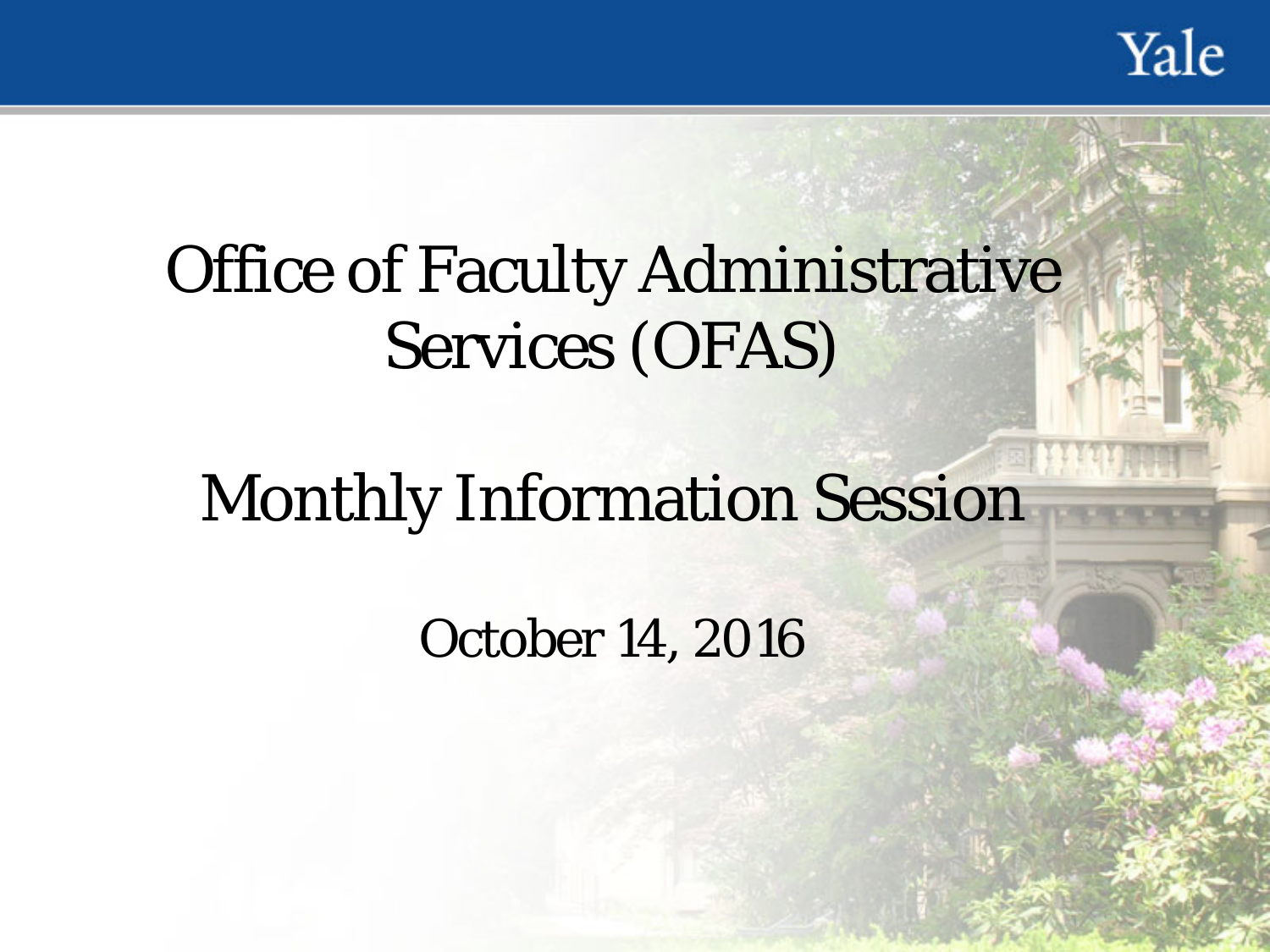



- Housekeeping
- Review administrative procedures
- Workday Updates
- Workday Tips
- Interfolio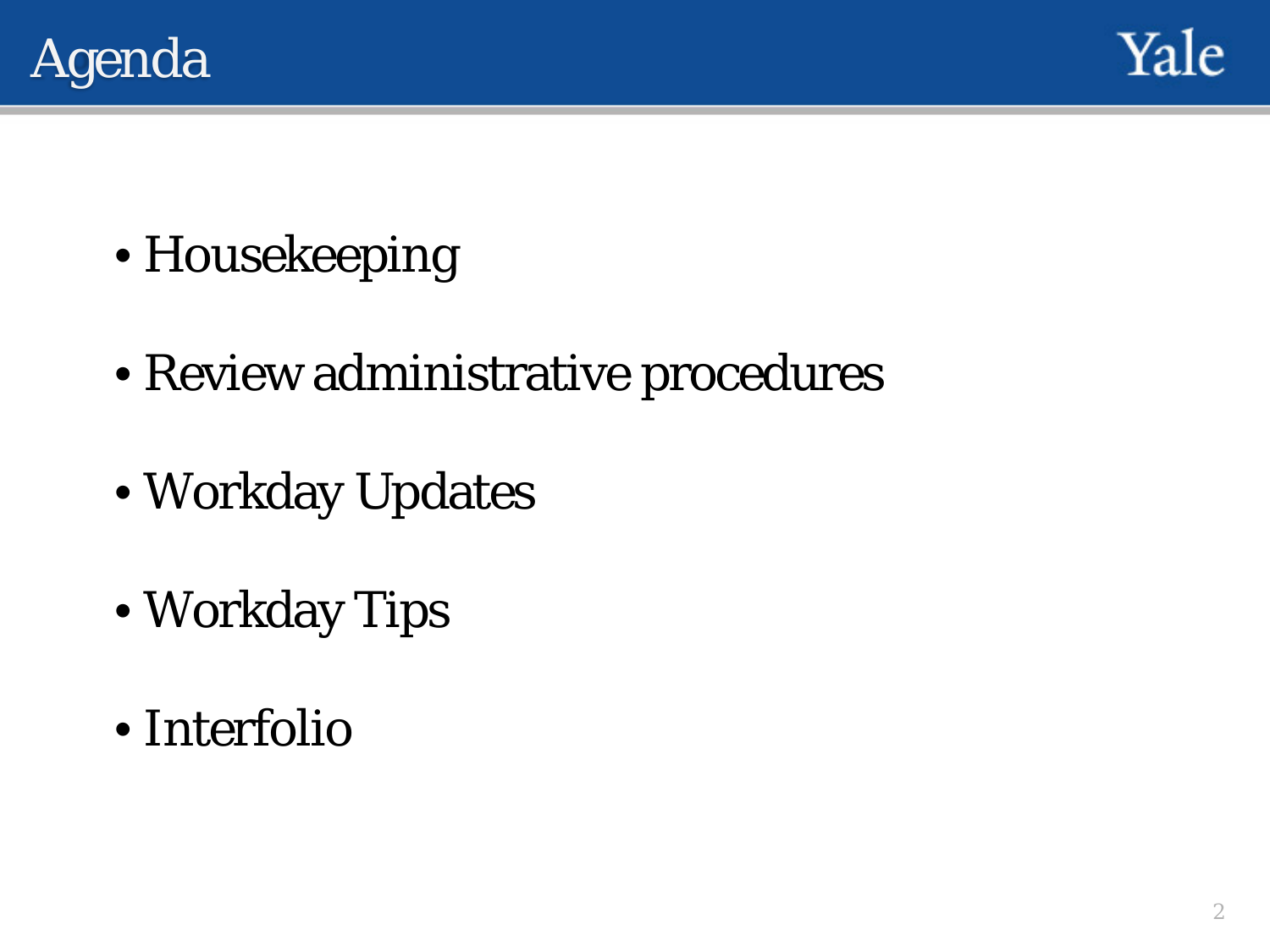Deadlines to submit transactions for processing, includes supporting documents and entry into Workday, to allow time to obtain approvals from the Offices of the FAS Dean and the Provost

- **FAS – 9th of every month**
- **Professional schools – 15th of every month**
- Processing priority is given to items due in the current month or earlier



• Transactions in Workday that are more than 1 month old and missing supporting documents will be sent back.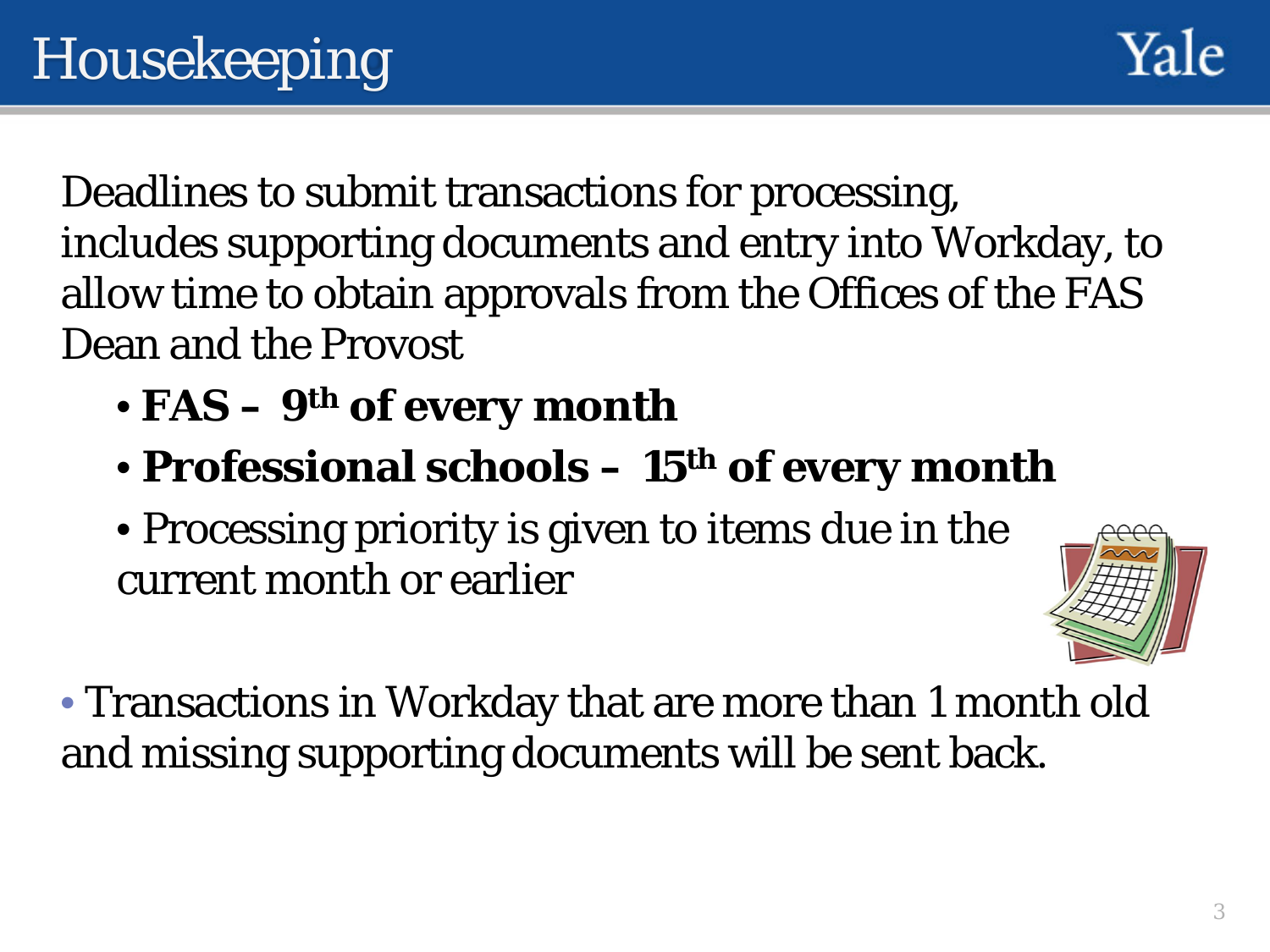Info session presentations from 2015-16 are available [online at http://facultyadmin.yale.edu/monthly](http://facultyadmin.yale.edu/monthly-information-session-presentations)information-session-presentations

Sessions from prior years are still on ClassesV2, <https://classesv2.yale.edu/portal>.

### OFAS Training sessions

- Workday
	- Monthly starting in November
	- Compensation and job changes
	- Register on **TMS**
- Interfolio on demand



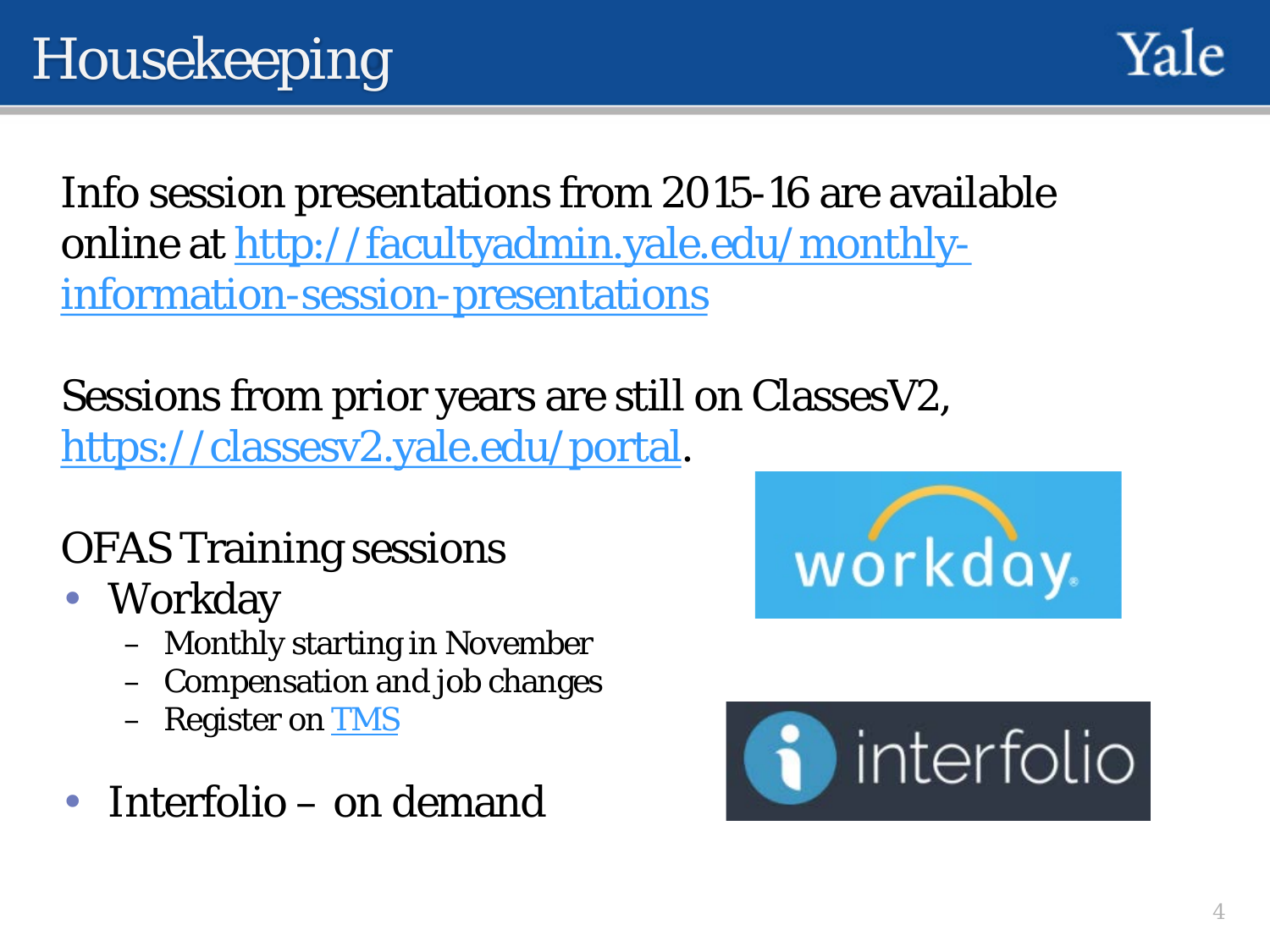# Review administrative procedures

- Instructions for processing transactions
- Charging Instructions for Faculty Compensation
- Secondary Appointments

Yale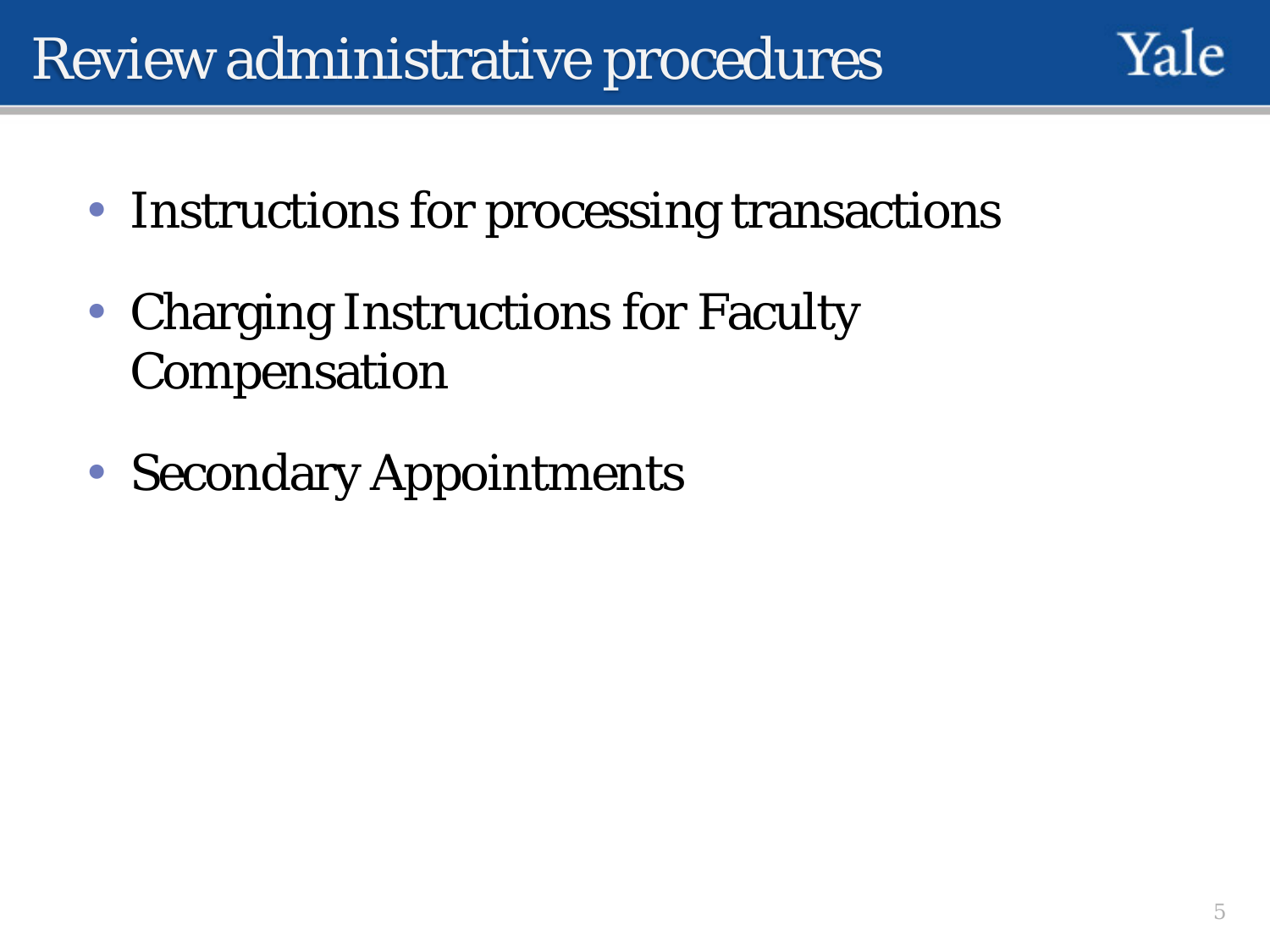#### Instructions for processing transactions are online at <http://facultyadmin.yale.edu/admin-processes>

- Gather all of the necessary documents as stated in the Chart of Required Documents and submit to OFAS upon submission to Workday.
- DO NOT SUBMIT in Workday unless you have all of the documents.
- **All** transactions involving compensation must be accompanied by the Charging Instructions form regardless of who is scheduling the labor.
- These documents are sent to the either the FAS Deans or the Provosts or both for approval. Therefore they must be complete to assist them in the approval process.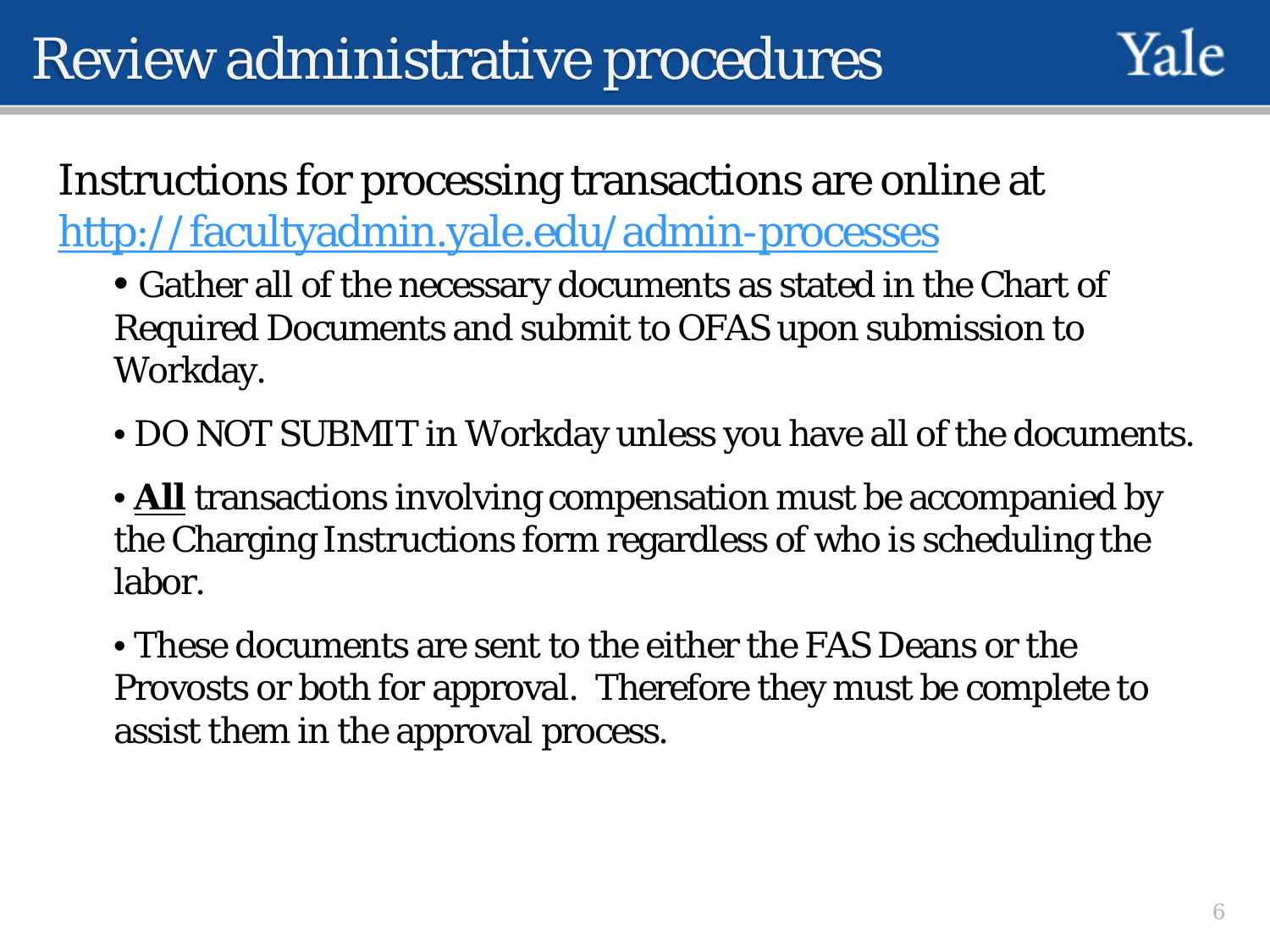### Review administrative procedures



**External Processes** – Search, Promotion Review, Hiring, etc.

**Submit** all documentation to **[faculty.admin@](mailto:faculty.admin@yale.edu) yale.edu** and receive ticket number for tracking.



**Documentation** – **Charging** Instructions (if compensation), Offer Letter, CV, recommendation letters, etc.

**Submit** transaction in **Workday**.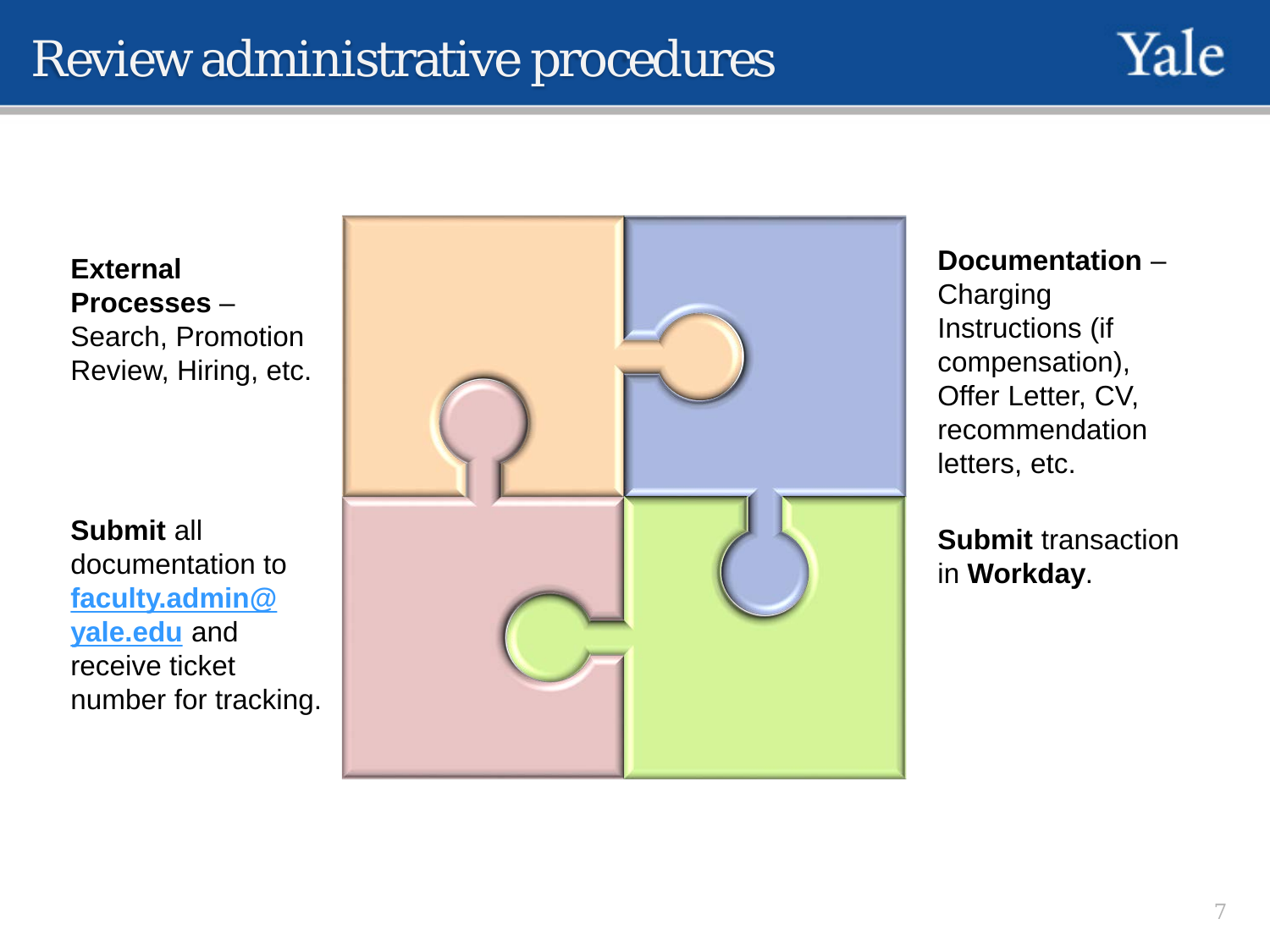#### Charging Instructions for Faculty **Compensation**

• For annual salary, this is not the monthly amount. This is the total to be paid to the individual.

- Rule of Thumb: It should match the amount on the offer/reappointment letter.
- For secondary appointments, only enter the amount amount and the FTE % time that is being granted by the secondary department.

|                                                         | <b>Service Construction</b>                                           |                                                                       |  |  |  |  |  |
|---------------------------------------------------------|-----------------------------------------------------------------------|-----------------------------------------------------------------------|--|--|--|--|--|
| 2. COMPENSATION INFORMATION (for this transaction only) |                                                                       |                                                                       |  |  |  |  |  |
|                                                         | Reason: Reappointment with Compensation - FTE % Required              | FTE % time (=scheduled hrs/40): $(33.30)$<br>$\overline{\phantom{a}}$ |  |  |  |  |  |
|                                                         | 2016<br>Sep<br>Effective start date for this compensation:            | $Dec \rightarrow 2016$<br>31<br>End (stop) date:                      |  |  |  |  |  |
|                                                         | 10,000.00<br>Compensation amount (total of this transaction only): \$ |                                                                       |  |  |  |  |  |
|                                                         | Additional information:                                               |                                                                       |  |  |  |  |  |
|                                                         | Teaching one ethics course in Fall 2016                               |                                                                       |  |  |  |  |  |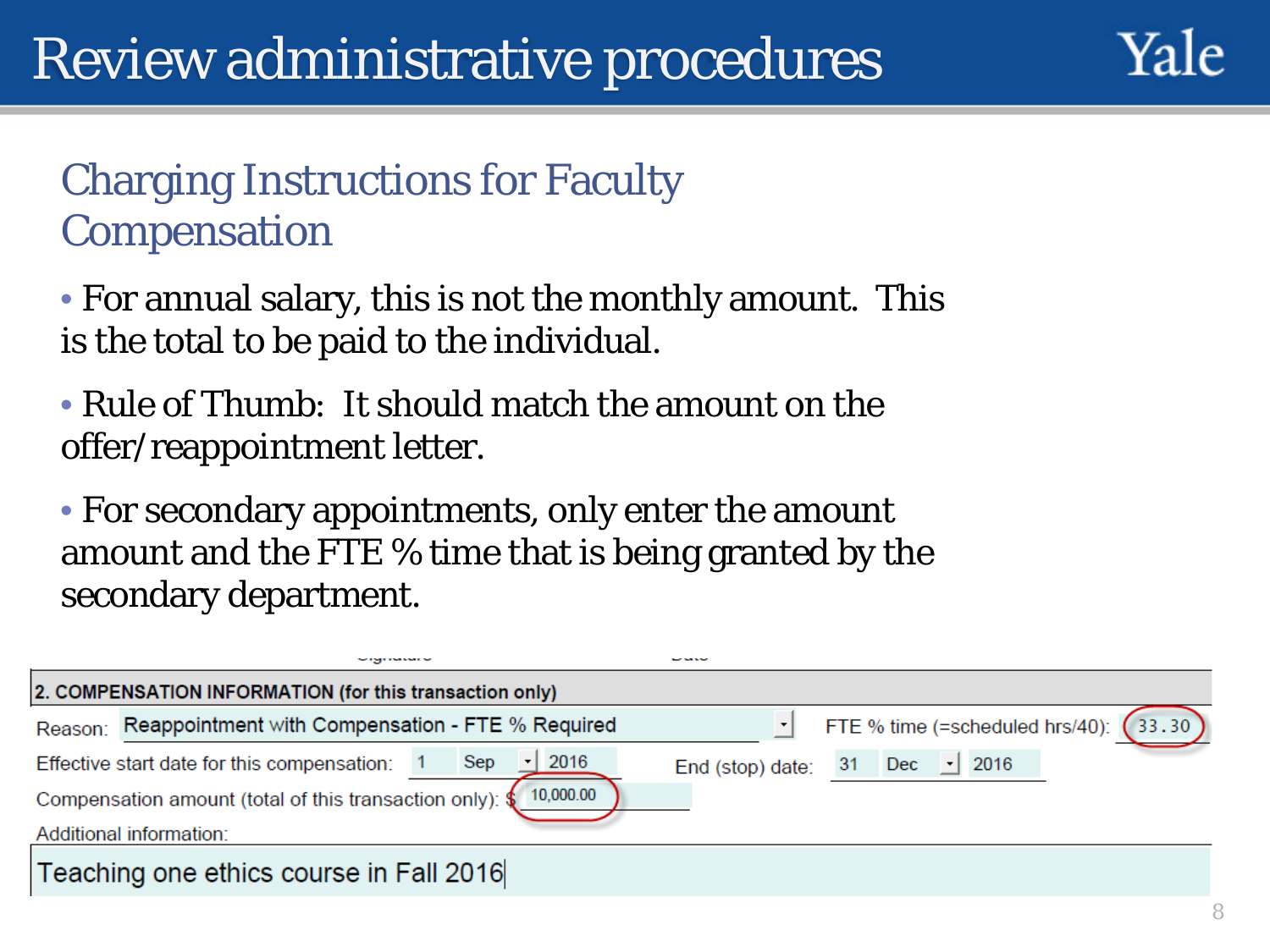## Secondary appointments

• Use new [Secondary Appointment Form](http://facultyadmin.yale.edu/sites/default/files/secondary_appointment_form_10-12-2016.pdf)

• It will need to be routed to respective deans or department chairs for approval

• Secondary appointments with compensation must be sent to supervisory org for entry into Workday.

• If you have questions about the status of the transactions, contact the supervisory org directly.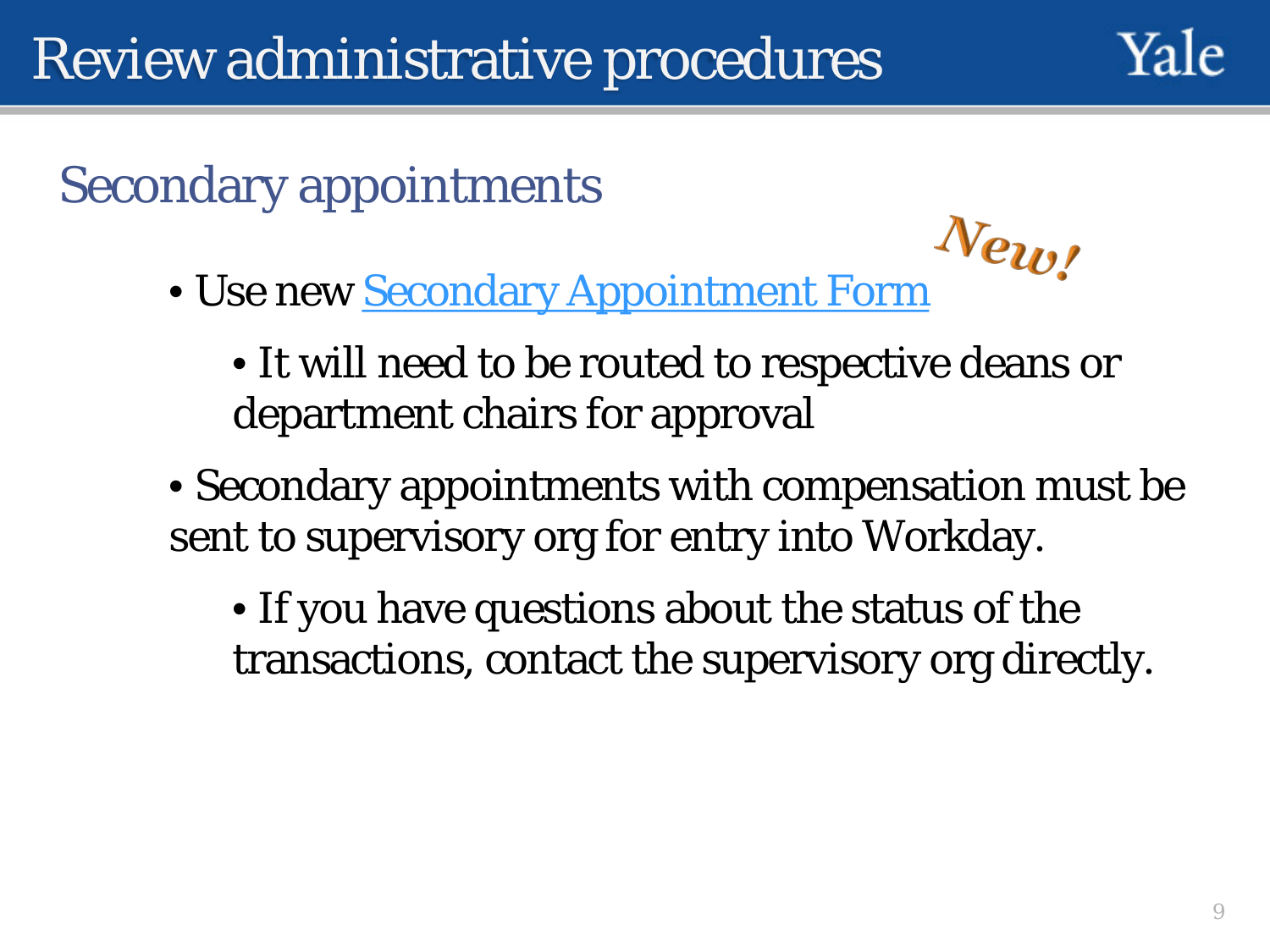# Review administrative procedures

# Terminating faculty

- Need resignation letter if leaving before original end date.
- In Workday:
	- Begin by using the Terminate Employee business process. Once approved, you will receive a To Do to end the academic appointment(s).
	- The Termination Date = Last Day of Work
	- If you receive an error, contact OFAS. There may be a process that is blocking.
	- Always close the position.

| <b>Position Details</b>                 |  |
|-----------------------------------------|--|
| <b>Close Position</b>                   |  |
|                                         |  |
| Is this position available for overlap? |  |

• Terminate email account by sending email to Client Accounts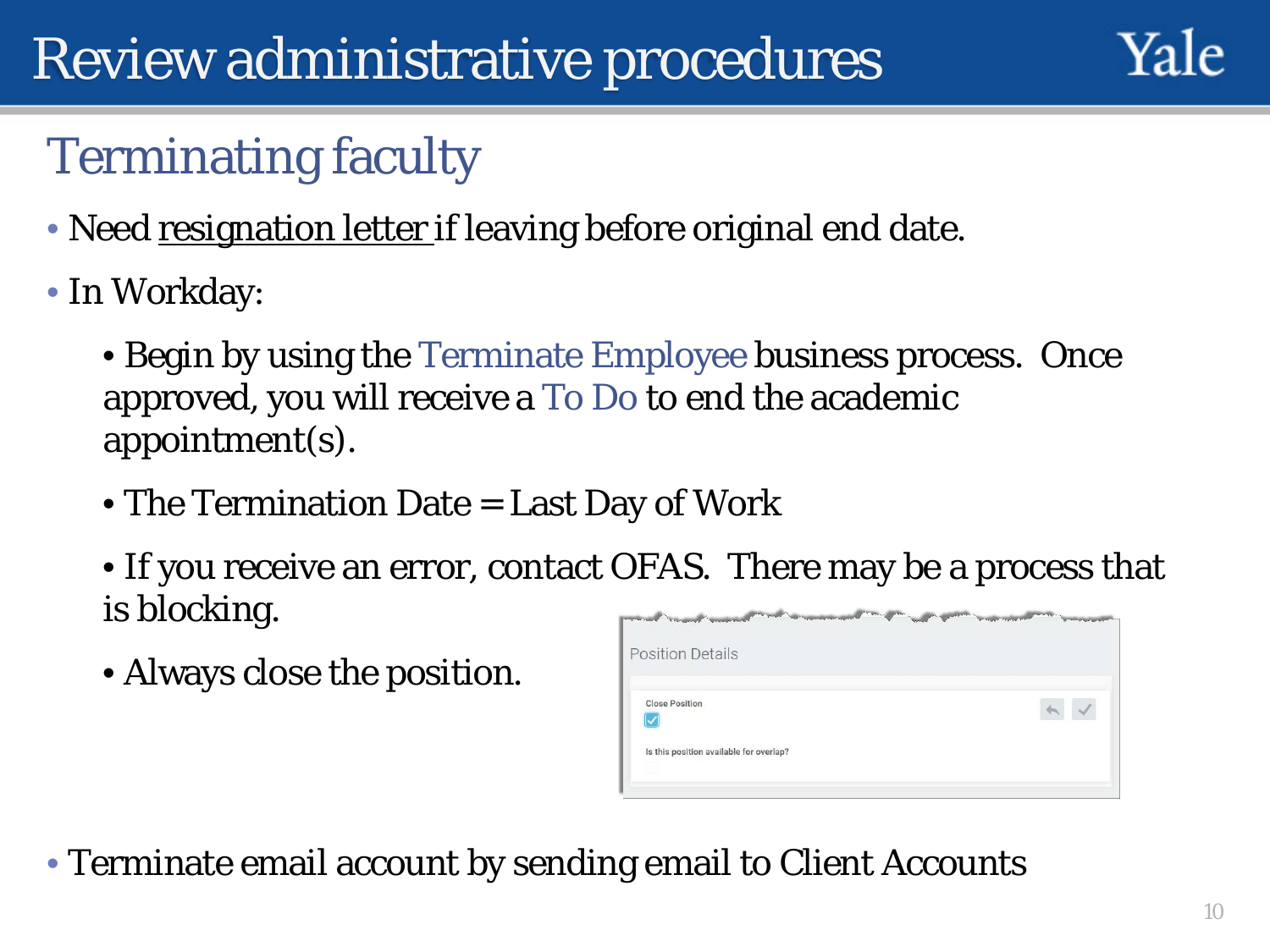

## Academic enhancements

- Profile page for Academic Appointees has been enhanced to make it easier to access frequently used information. These enhancements are delivered as new tabs :
	- At a Glance Tab
	- Period Work Status Tab
	- Time Off Tab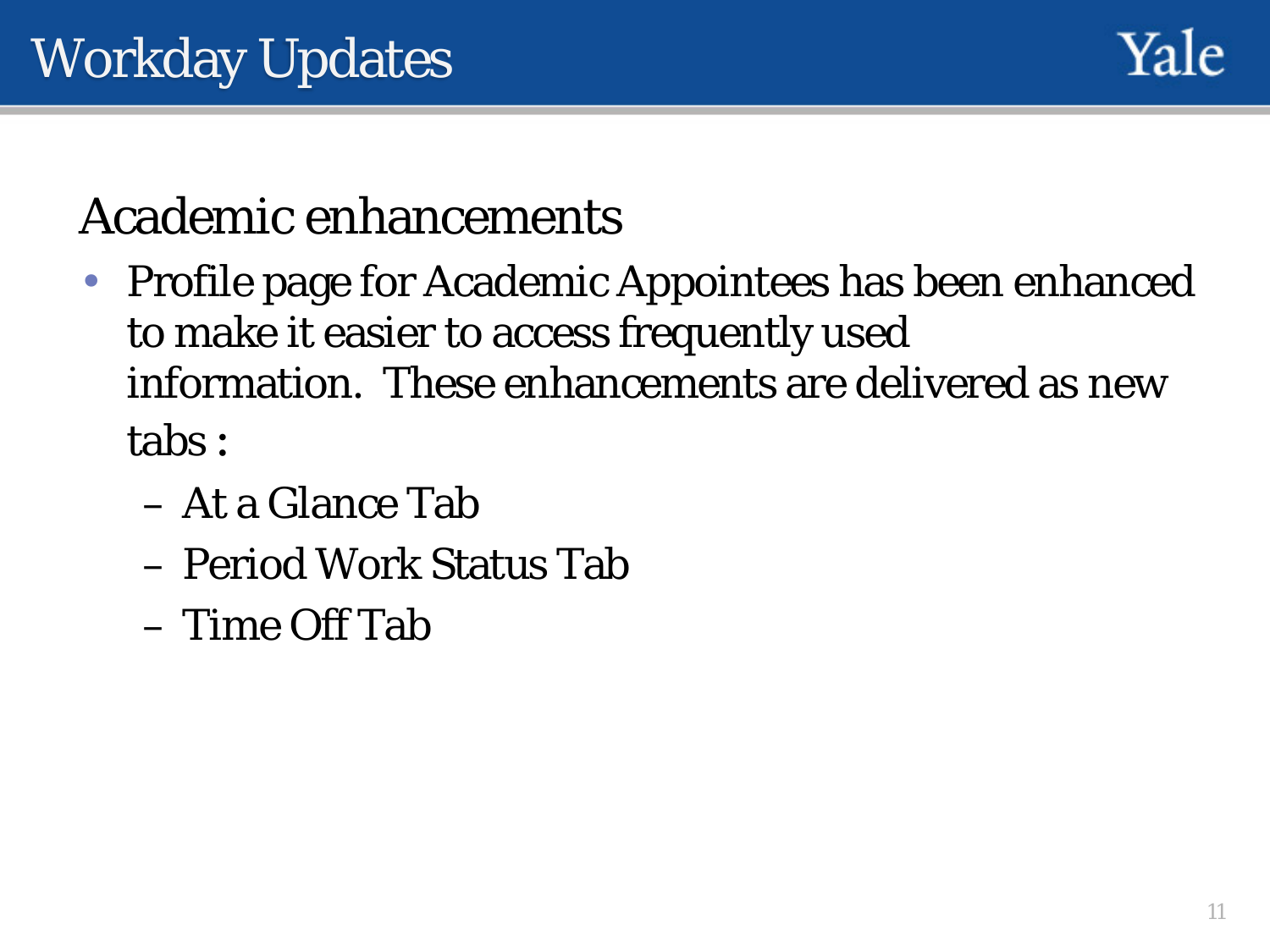# Workday Updates



#### At a Glance *Presents a summarized view of both academic and employee job information into one concise page*

| Academic                                                                                | Job        | Compensation | Benefits                    |                                   | Pay                               | Time Off                                  |  |
|-----------------------------------------------------------------------------------------|------------|--------------|-----------------------------|-----------------------------------|-----------------------------------|-------------------------------------------|--|
|                                                                                         |            |              |                             |                                   |                                   |                                           |  |
| At A Glance<br><b>Current Appointments</b><br>Period Work Status<br>Appointment History |            |              |                             |                                   |                                   |                                           |  |
| <b>General Information</b><br><b>Current Appointments</b>                               |            |              |                             |                                   |                                   |                                           |  |
| Work Status<br>On Academic Leave, Relief Time, or Other Leave                           |            |              |                             | Title<br>Associate Professor Term |                                   |                                           |  |
| <b>Tenure Status</b>                                                                    | Term       |              |                             | Identifier                        | P - Primary                       |                                           |  |
| <b>Appointment Status</b><br>Current                                                    |            |              | Academic Unit               |                                   |                                   |                                           |  |
| Employee ID<br>113145                                                                   |            |              | Academic Rank               |                                   | Associate Professor on Term       |                                           |  |
| Position<br>Associate Professor Term                                                    |            |              | Track Type                  | Ladder                            |                                   |                                           |  |
| <b>Hire Date</b>                                                                        | 01/01/2010 |              |                             | Term                              |                                   | January 2010 - Present (6 years 9 months) |  |
| Date of First Appointment<br>01/01/2010                                                 |            |              |                             | Title                             | Associate Professor Term          |                                           |  |
| Pay Rate Type<br>Salary                                                                 |            |              | Identifier<br>S - Secondary |                                   |                                   |                                           |  |
| Supervisory Organization                                                                |            |              | Academic Unit               | Health Policy and Management      |                                   |                                           |  |
| Education                                                                               |            |              |                             | Academic Rank                     | Associate Professor on Term       |                                           |  |
| University of California-Los Angeles, Doctor of Philosophy, 2008                        |            |              |                             | Track Type                        | Ladder to Tenure                  |                                           |  |
|                                                                                         |            |              |                             | Term                              | January 2016 - Present (9 months) |                                           |  |
| University of California-Los Angeles, Master of Arts, 2003                              |            |              |                             | OMore(1)                          |                                   |                                           |  |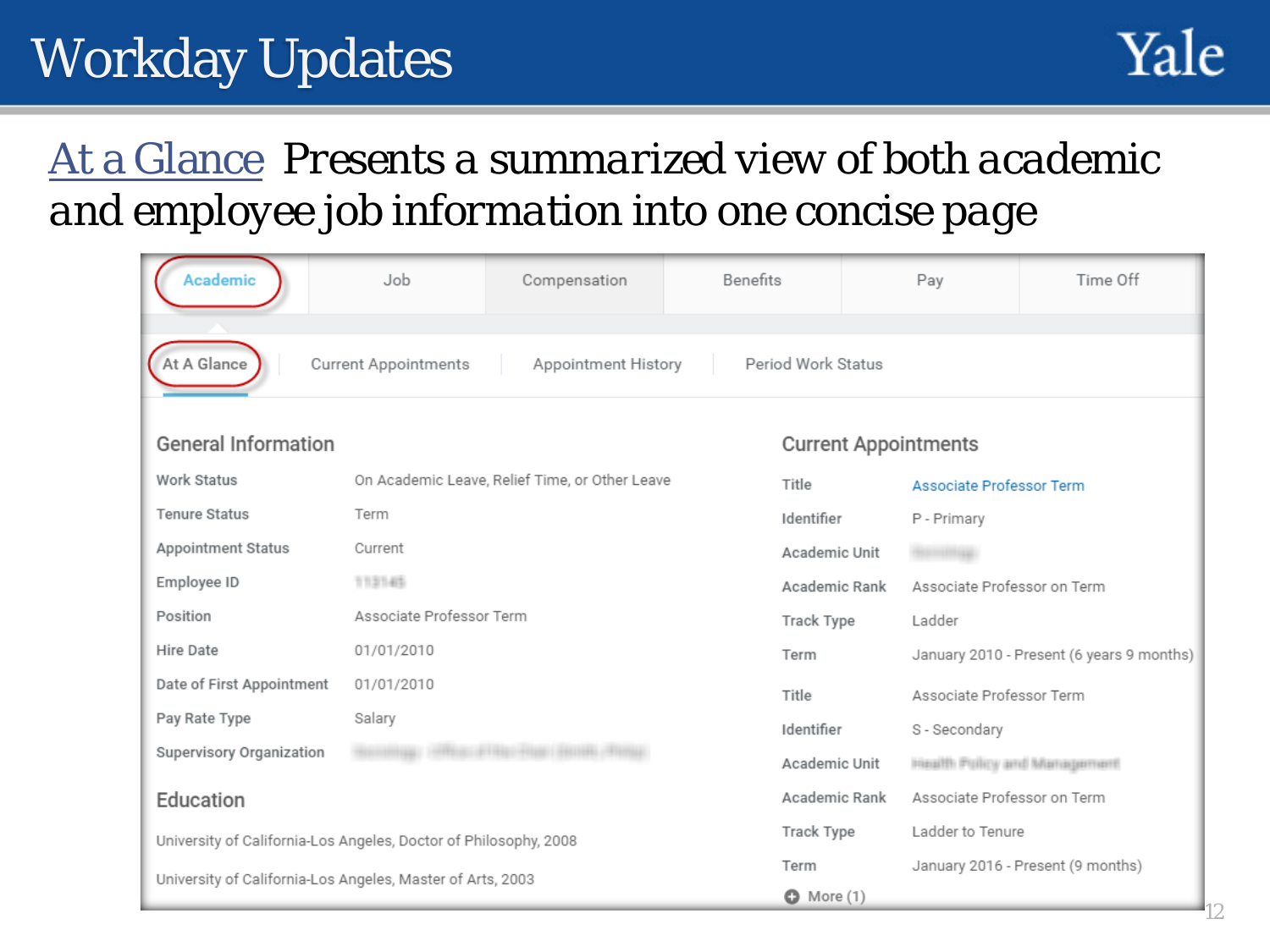# Workday Updates

Yale

Period Work Status *Delivers a multiperiod view into an appointee's past, present and future appointment and leave statuses making it easier to determine leave eligibility.*

| At A Glance<br><b>Current Appointments</b>                    | Period Work Status<br>Appointment History                           |  |  |  |
|---------------------------------------------------------------|---------------------------------------------------------------------|--|--|--|
| Hire Date<br>01/01/2010<br>16 items                           | <b>Earliest Appointment Date</b><br>01/01/2010                      |  |  |  |
| Period                                                        | <b>Work Status</b>                                                  |  |  |  |
| Spring 2018                                                   | Active                                                              |  |  |  |
| Fall 2017                                                     | Active                                                              |  |  |  |
| On Academic Leave, Relief Time, or Other Leave<br>Spring 2017 |                                                                     |  |  |  |
| Fall 2016                                                     | On Academic Leave, Relief Time, or Other Leave                      |  |  |  |
| Spring 2016                                                   | Active                                                              |  |  |  |
| Fall 2015                                                     | On Academic Leave, Relief Time, or Other Leave                      |  |  |  |
| Spring 2015                                                   | Active                                                              |  |  |  |
| Fall 2014                                                     | Active                                                              |  |  |  |
| Spring 2014                                                   | On Academic Leave, Relief Time, or Other Leave                      |  |  |  |
| Fall 2013                                                     | On Academic Leave, Relief Time, or Other Leave                      |  |  |  |
| Spring 2013                                                   | Active                                                              |  |  |  |
| Period Reporting Calendar<br>Work Status Rule Set             | <b>Academic Semesters</b><br>Active and Leave Work Status Indicator |  |  |  |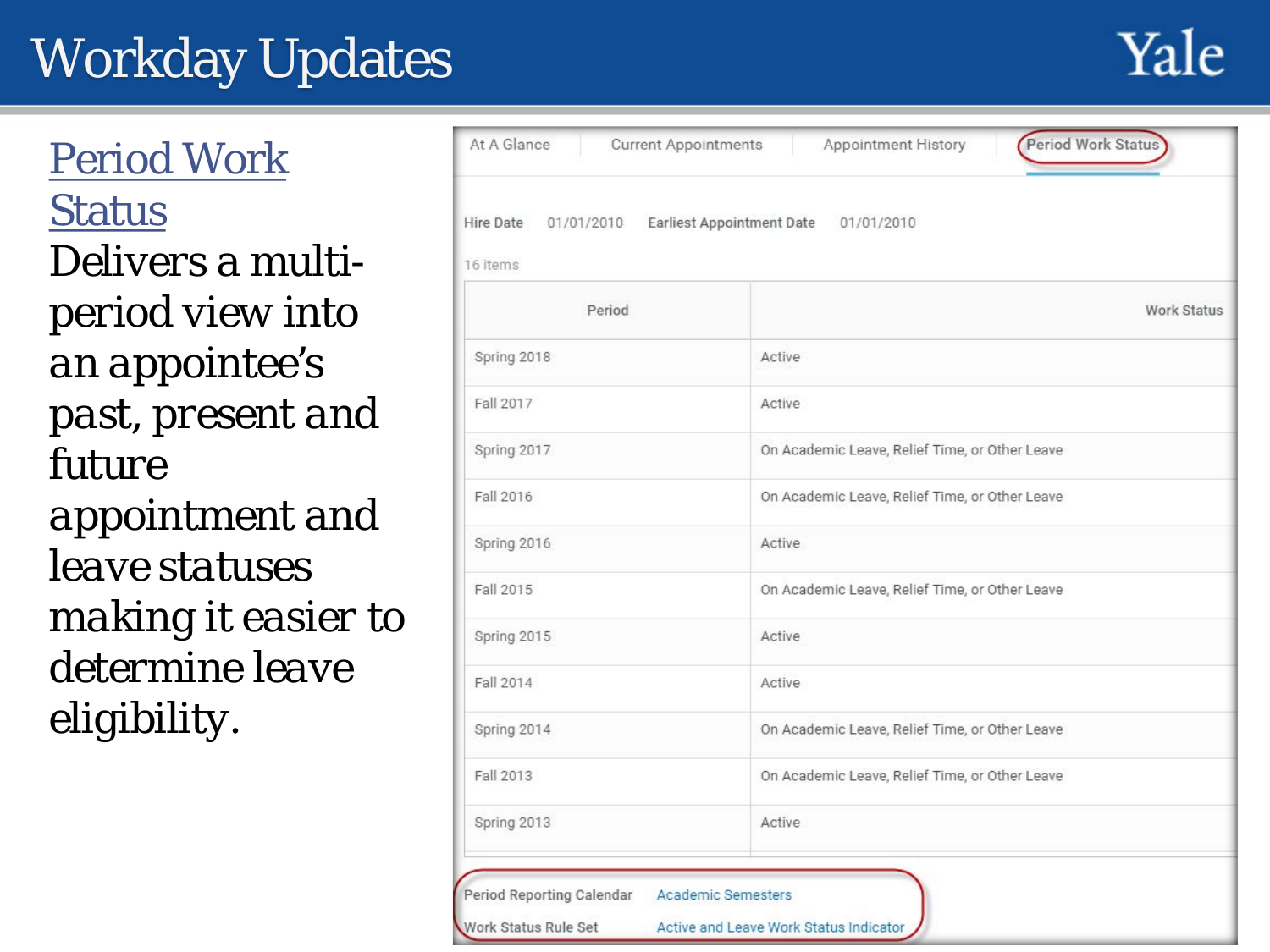## Yale

#### Time Off

*In addition to the leave history, it also includes relief time such as Teaching Relief for Childrearing, Short Term Medical Disability, Phased Retirement, and Secondment.*

| Academic                             | Job                                     | Compensation                        |  | Benefits<br>Pay                       |                                           | Time O                                          |
|--------------------------------------|-----------------------------------------|-------------------------------------|--|---------------------------------------|-------------------------------------------|-------------------------------------------------|
| 5 items                              |                                         |                                     |  |                                       |                                           |                                                 |
|                                      |                                         |                                     |  | Leave of Absence / Relief Time Events |                                           |                                                 |
|                                      | Leave of Absence / Relief Time Type     | First Day of Leave / Relief<br>Time |  |                                       | Actual Last Day of Leave / Relief<br>Time | <b>Estimated Last Day</b><br><b>Relief Time</b> |
| Academic > Associate Professor Leave |                                         | 07/01/2016                          |  |                                       |                                           | 06/30/2017                                      |
| Rearing                              | Academic Status > Teaching Relief Child | 07/01/2015                          |  | 12/31/2015                            |                                           | 12/31/2015                                      |
| Academic > Junior Faculty Fellowship |                                         | 01/01/2014                          |  |                                       |                                           | 06/30/2014                                      |
| Academic > Junior Faculty Fellowship |                                         | 07/01/2013                          |  | 12/31/2013                            |                                           | 12/31/2013                                      |
| Rearing                              | Academic Status > Teaching Relief Child | 01/01/2011                          |  | 06/30/2011                            |                                           | 06/30/2011                                      |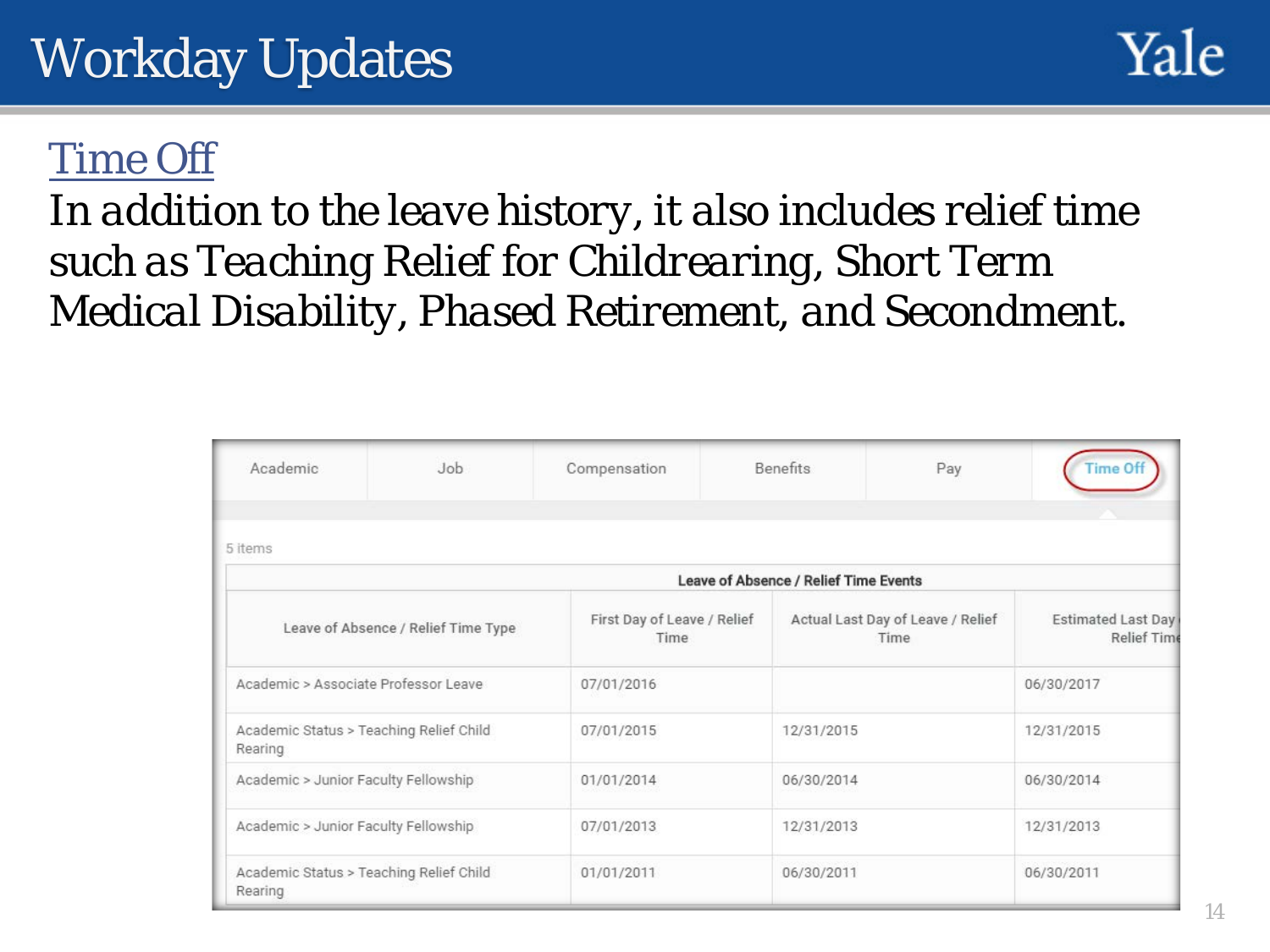

- Reporting
- Investigating transactions
- Important reason reason codes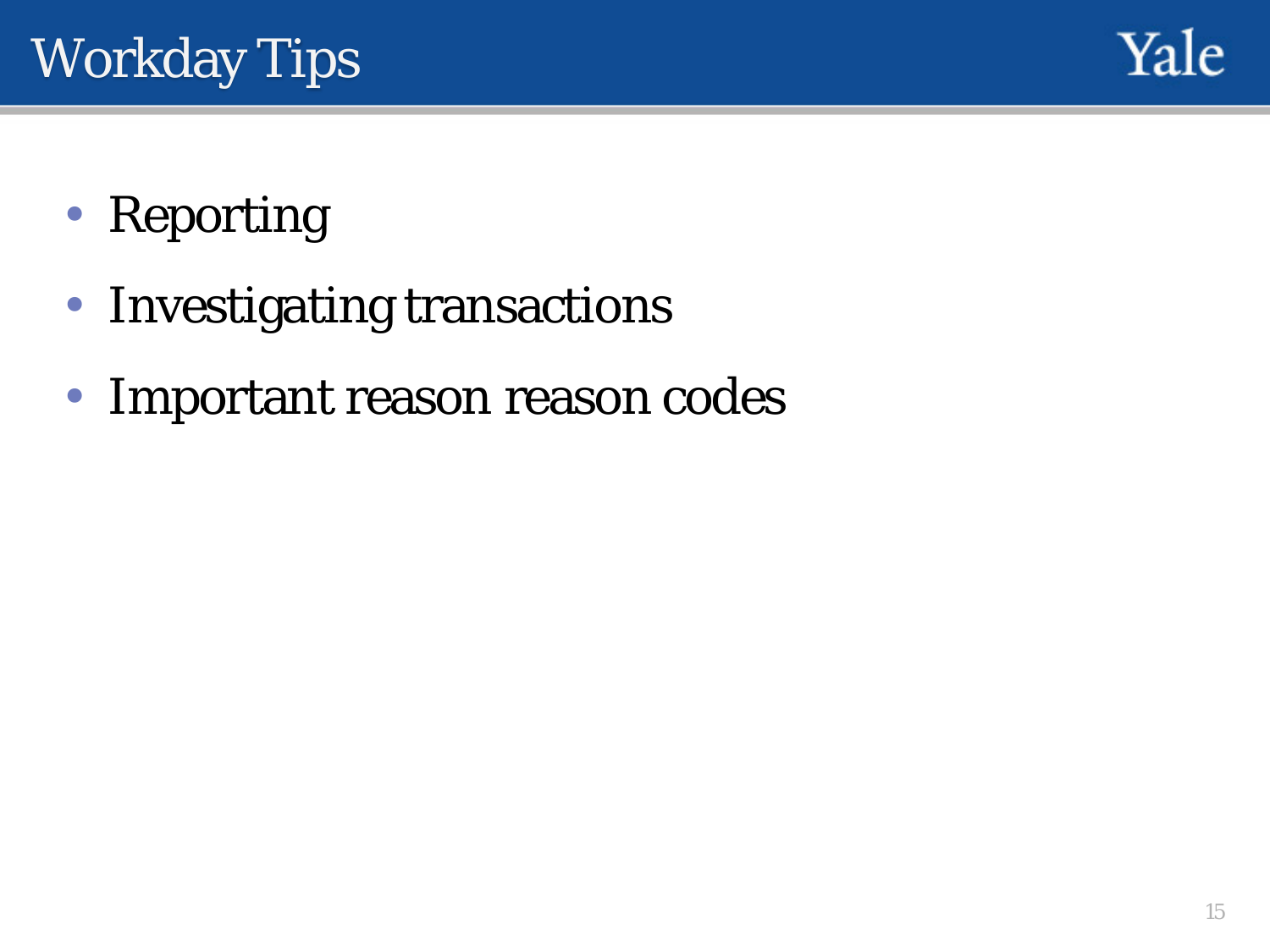

# Reporting

- Reports can be scheduled to run on a regular basis
- There are a number of recommended reports on the [Workday @Yale Training site](http://workday.training.yale.edu/)
- OFAS has a list of recommended reports and frequencies [online at http://facultyadmin.yale.edu/recommended](http://facultyadmin.yale.edu/recommended-workday-reports)workday-reports
- Run the report Academic View Current Appointments and use this to update all of your internal faculty lists such as faculty lists in Interfolio and emailing lists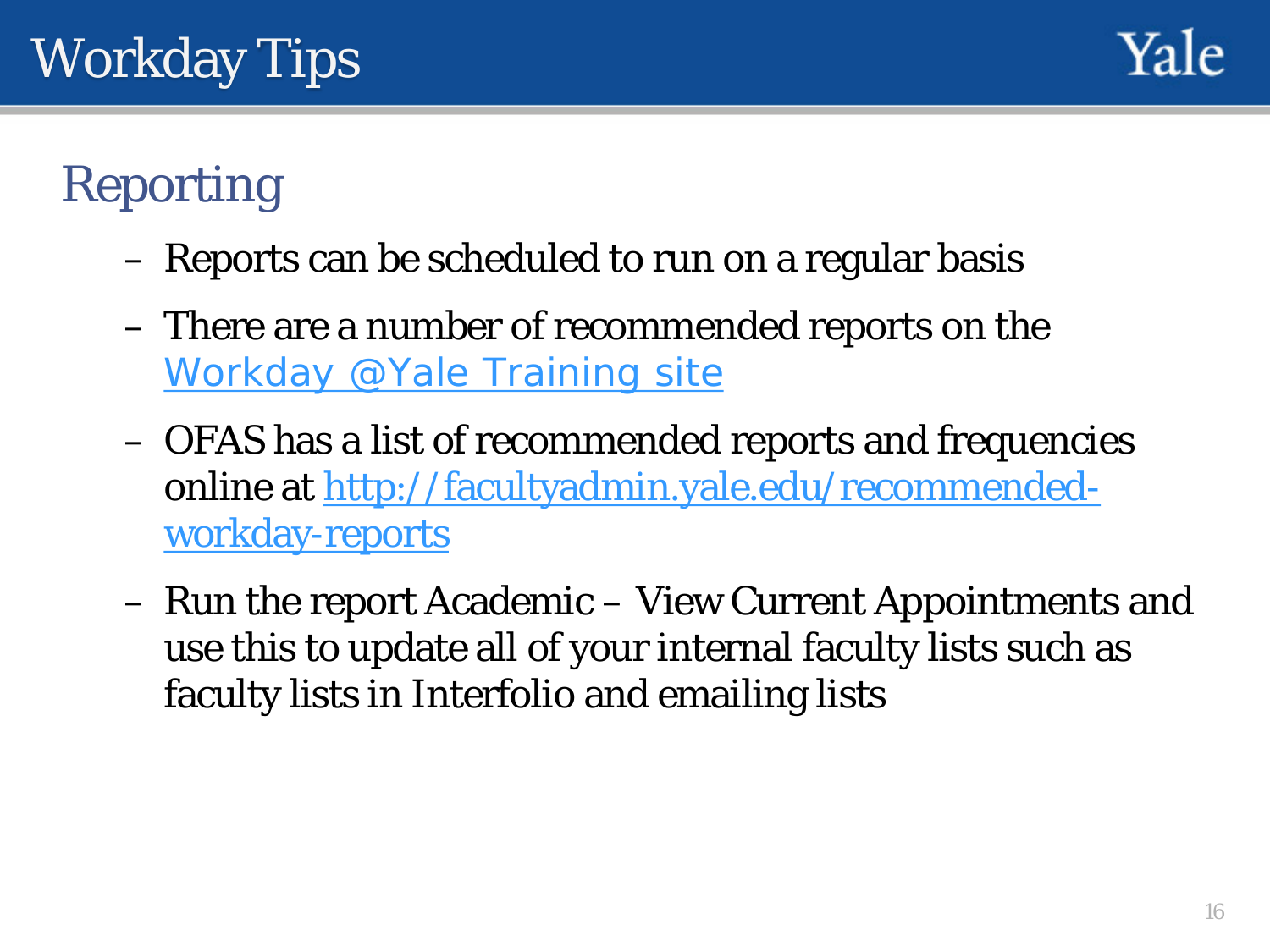# Workday Tips



## Investigating Transactions

– Transactions that you have processed in the last 30 days can be found in your Workday Inbox in the Archives.

| Actions 257                                                                           | <b>Archive</b>    |  |
|---------------------------------------------------------------------------------------|-------------------|--|
| Sort By: Newest                                                                       |                   |  |
|                                                                                       | From Last 30 Days |  |
| End Academic Appointment: Camalan, Rudrigu<br>14 hour(s) ago - Successfully Completed |                   |  |
| Add Academic Appointment: Mayon, January M.                                           |                   |  |
|                                                                                       |                   |  |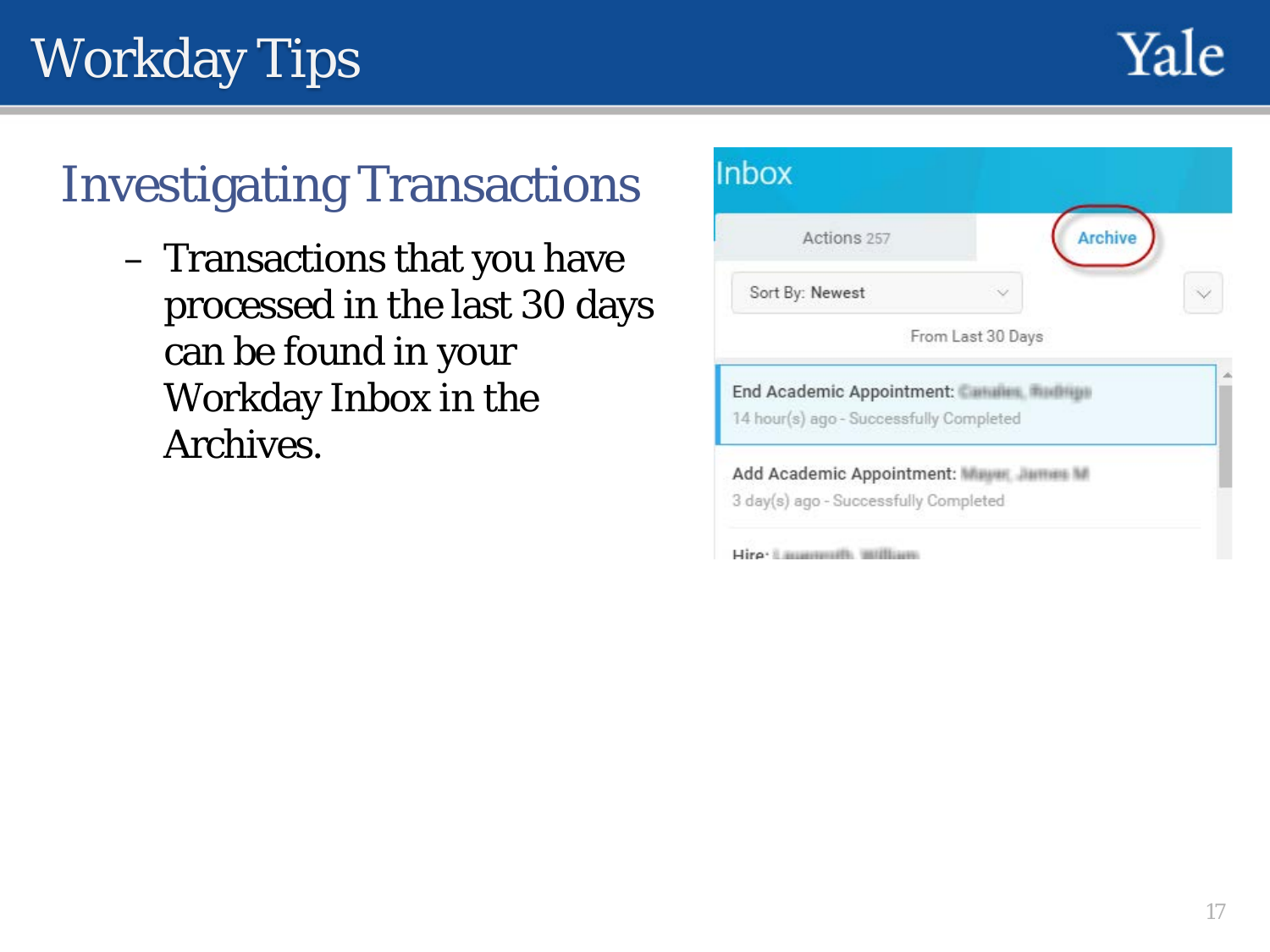# Workday Tips

# Transaction Status

• Notifications are sent to you in Workday when transactions you initiated are completed, rescinded, or cancelled

|               | Rodrigues, Diane                                                                                                 |
|---------------|------------------------------------------------------------------------------------------------------------------|
|               | Rodrigues, Diane<br>View Profile                                                                                 |
| Home          |                                                                                                                  |
| Inbox         | 257<br>Notifications 42                                                                                          |
| Notifications | 149<br>Sort By: Newest                                                                                           |
|               | From Last 30 Days                                                                                                |
|               | Add Academic Appointment: Laummath, Milliam<br>Add Academic Appointment-Successfully Completed<br>6 day(s) ago   |
|               | Add Academic Appointment: Laurencette, Milliams<br>Add Academic Appointment - Canceled<br>$6 \text{ day}(s)$ ago |
|               | Contact Change: Earlins, Manum<br>Contact Change Earlins, Mission<br>7 day(s) ago                                |
|               | Add Academic Appointment: Fig. Compulsoring<br>Add Academic Appointment- Successfully Completed                  |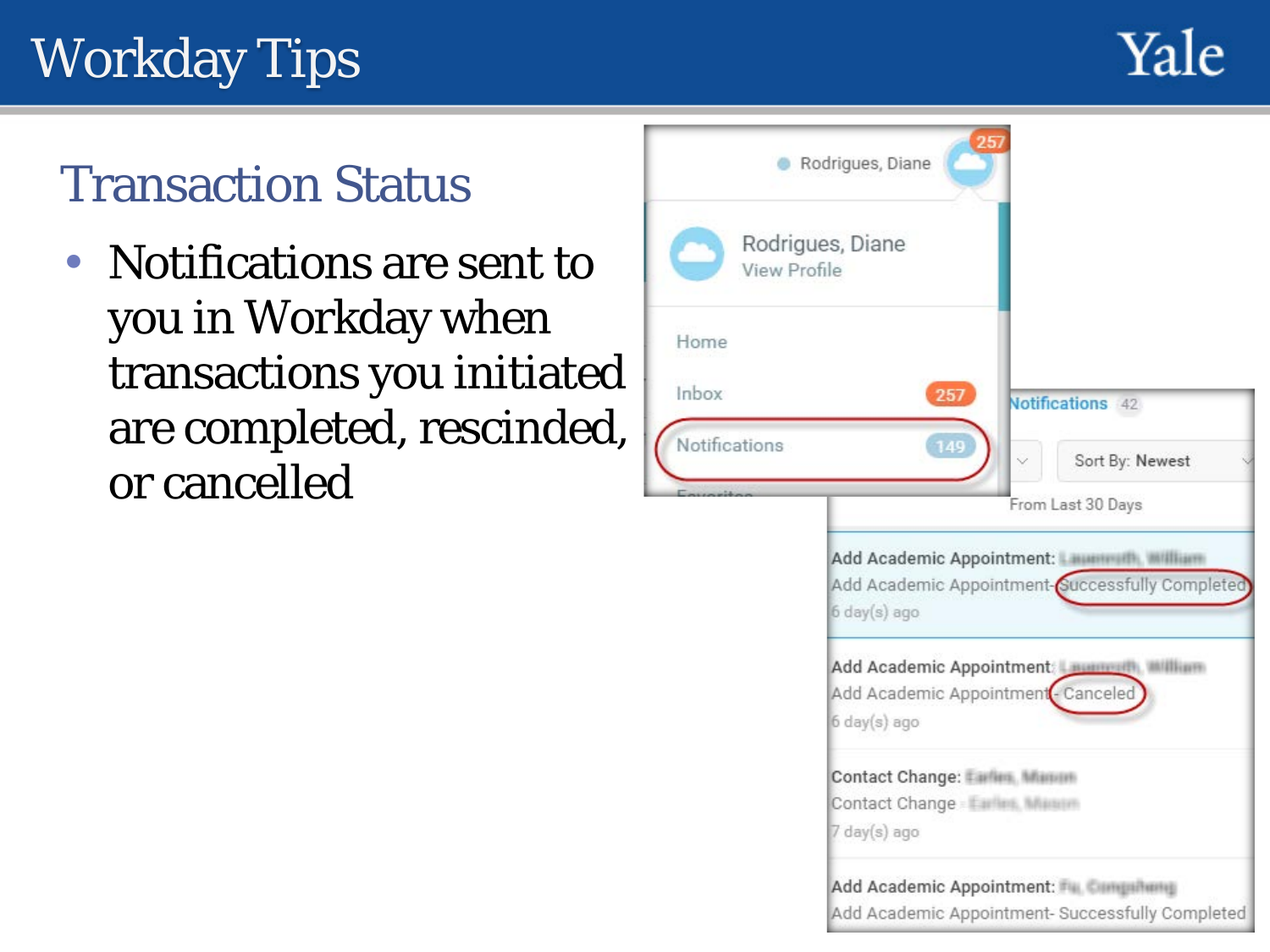

# Worker History

• You can drill into any business process to review the status, the approval process, and the dates of all interactions with that event.

| Academic          | Job                             | Compensation  | Time Off      | Contact                           |     |
|-------------------|---------------------------------|---------------|---------------|-----------------------------------|-----|
| Job Details       | Management Chain                | Organizations | Support Roles | <b>Worker History</b>             |     |
|                   | View Worker History by Category |               |               |                                   |     |
| Academic          | Staffing                        | Organization  | Personal Data | Career and Talent<br>Compensation | Mor |
| Academic 16 items |                                 |               |               |                                   |     |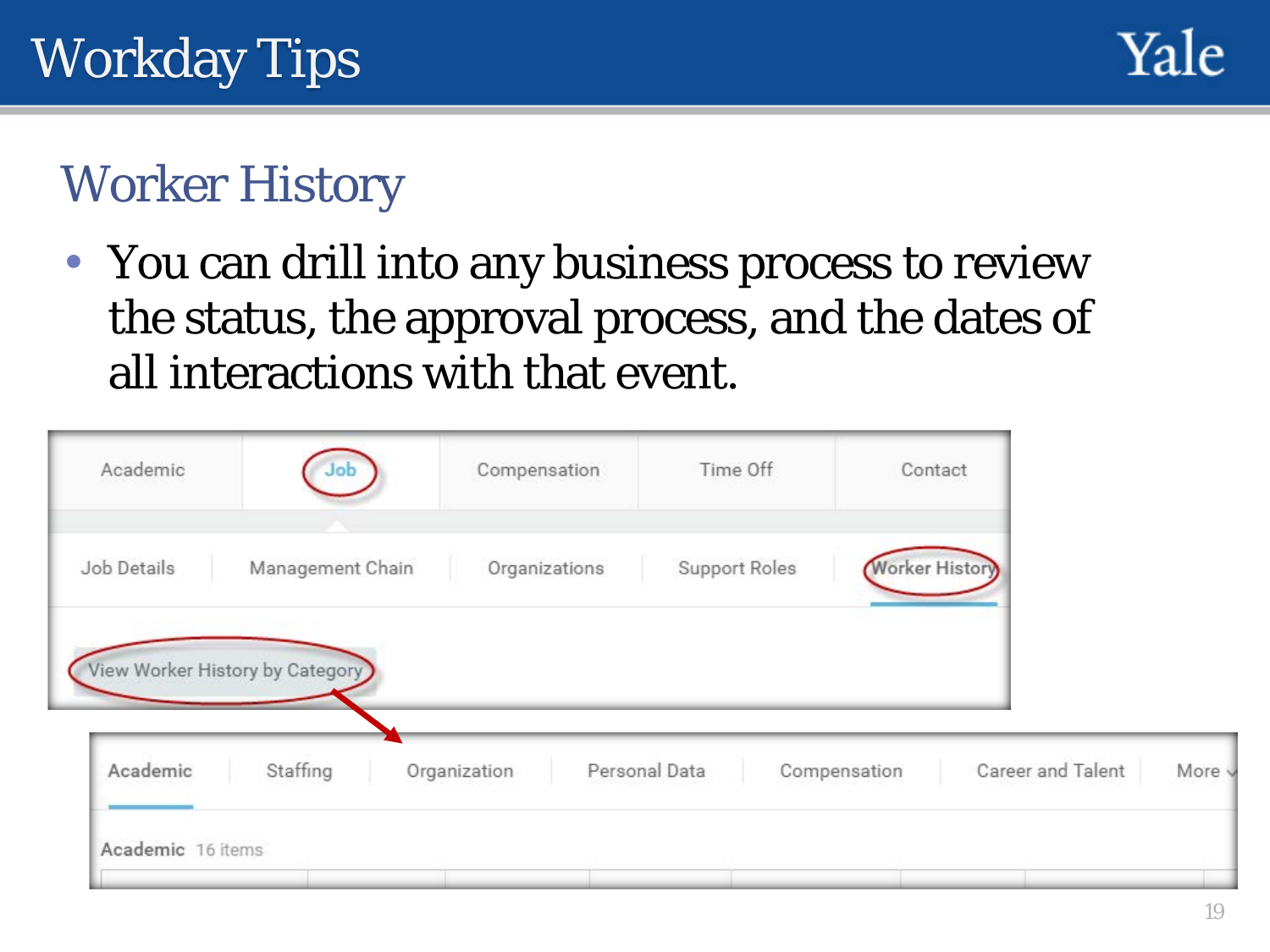## Reason Codes

It is important to select the correct reason code to control downstream processes.

When changing the FTE % time, select one of the 4 options that begin with "**Work Week Change**…"

**ILITOTOL** Work Week Change Remaining At/Above 20 Work Week Change Remaining Below 20 Work Week Change to Greater Than or Equal to 20 Work Week Change to Less

Why are you making this change?  $\star$ 

search

Than 20

X Wall St, 82-90

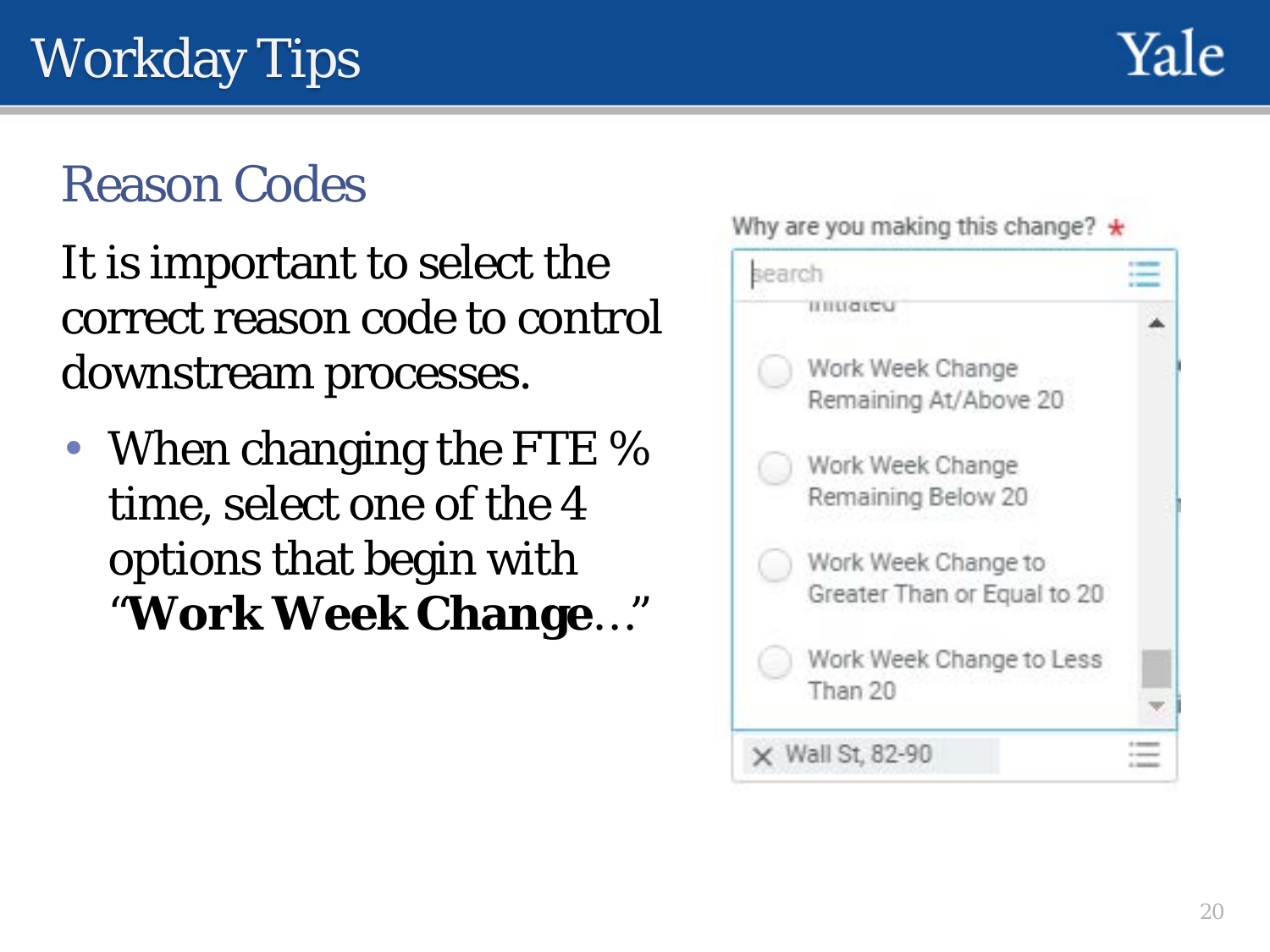

# Reason Codes

It is important to select the correct reason code to control downstream processes.

- For transactions related to Extra Compensation or Allowances, it is important to select the compensation plan that matches the desired element.
	- E.g. Taxable Reimbursement 120 vs. Taxable Reimbursement (without the  $120$ ) 21

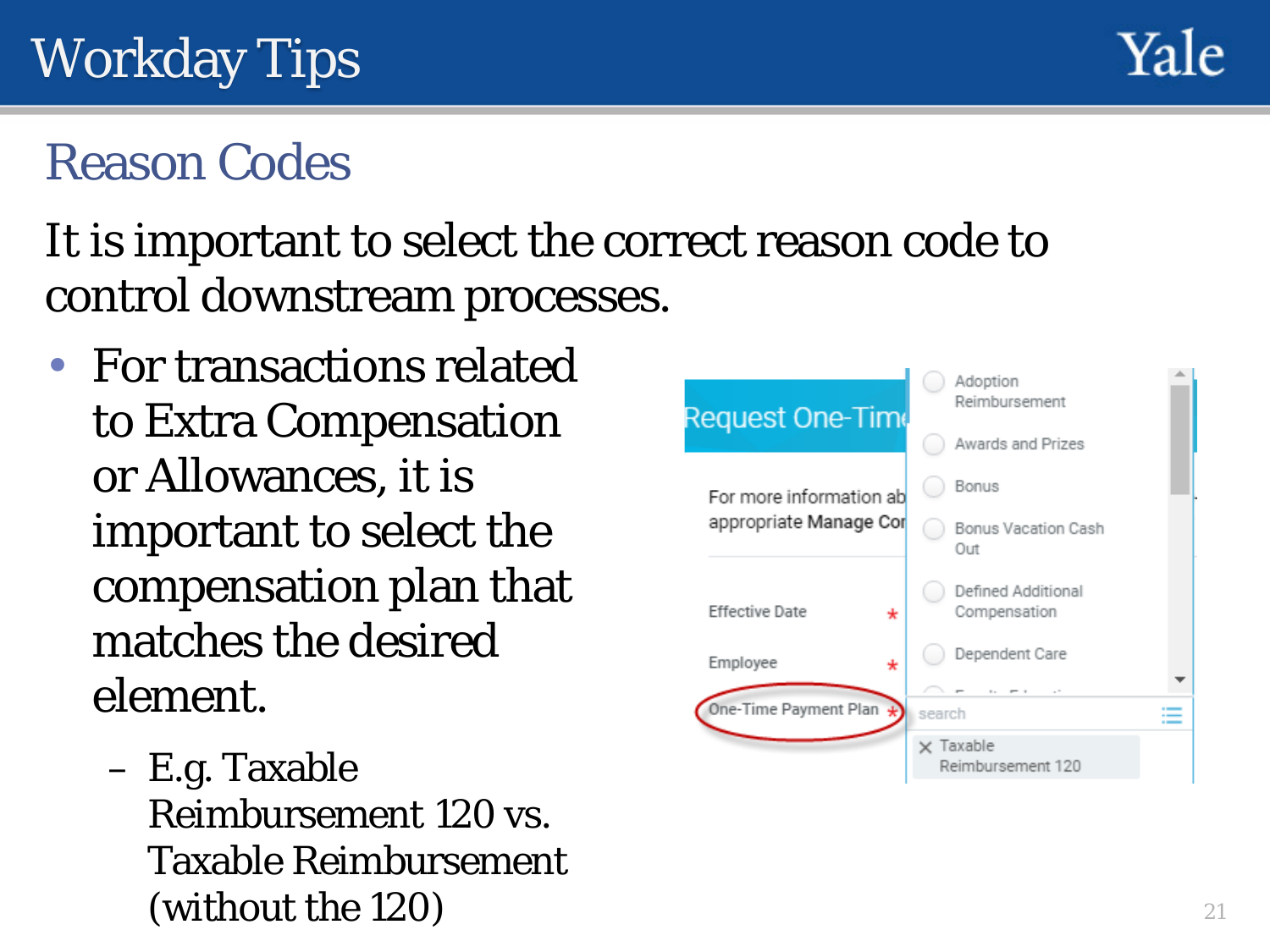- Update faculty lists in the Promotion and Tenure module
	- Need to remove faculty who should not have access
	- Add new faculty
	- Move faculty who have been promoted
- Administrative access should be restricted to administrative staff only
	- Deans and Department Chairs should not be give access
	- If they need access, provide this using group functionality